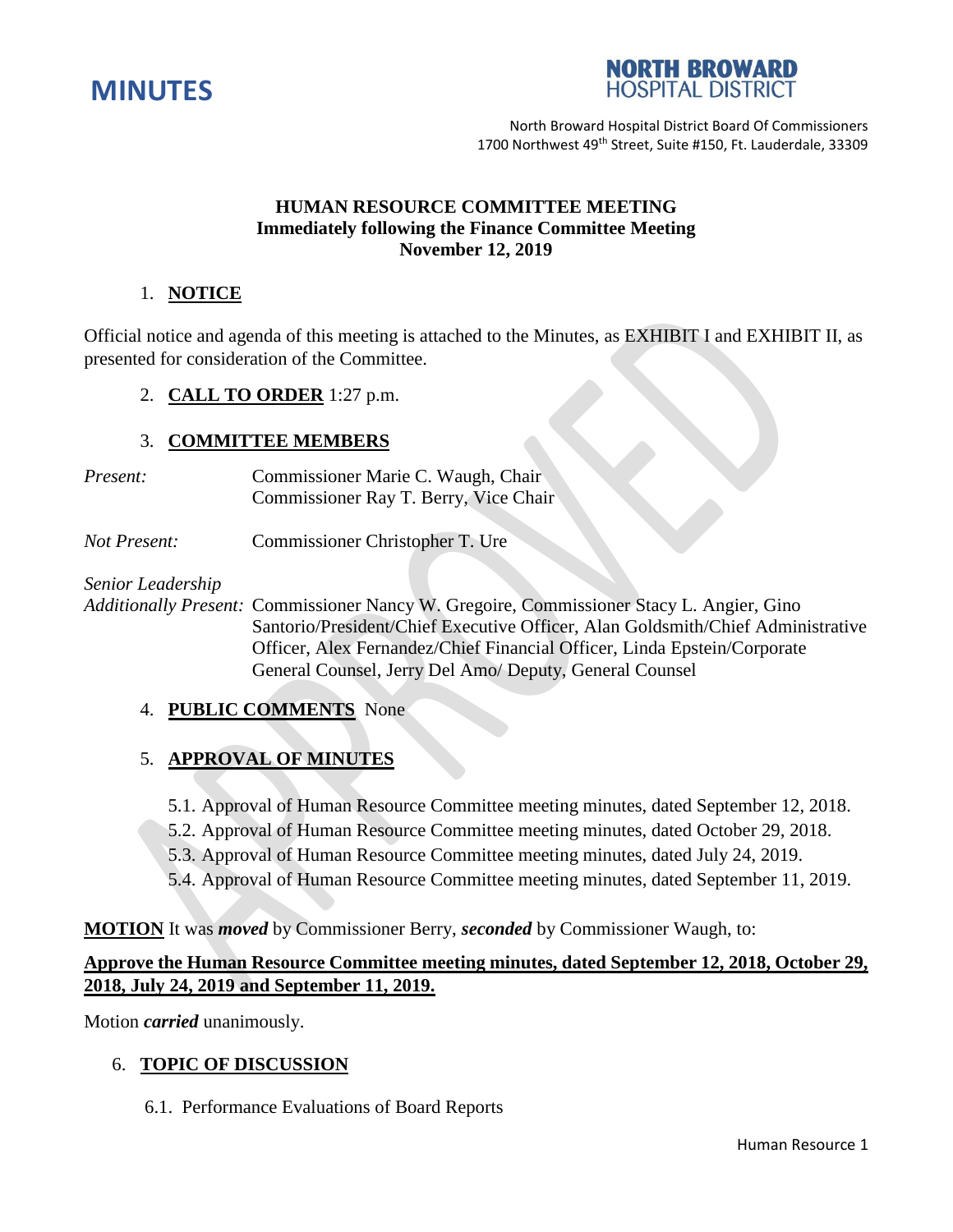



At the commencing of the Human Resource meeting Ms. Melanie Hatcher, Vice President of Human Resources, provided the committee a brief overview of the process used during the performance evaluations. Ms. Hatcher reported that for managing evaluations the passing threshold would be a score of 27.

6.1.1. Nigel Crooks, Chief Internal Auditor

Ms. Hatcher thereby delivered Nigel Crooks, Chief Internal Auditor's aggregate scoring sheet.

**MOTION** It was *moved* by Commissioner Berry, *seconded* by Commissioner Waugh, that:

**The Human Resource Committee recommend that the Board of Commissioners of the North Broward Hospital District delegate management of the Chief Internal Auditor to the President/CEO on a temporary basis pending a 90-day Performance Improvement Plan that will begin on or after December 11, 2019.**

Motion *carried* unanimously.

**MOTION** It was *moved* by Commissioner Berry, *seconded* by Commissioner Waugh, that:

**The Human Resource Committee recommend that the Board of Commissioners of the North Broward Hospital District accept the Chief Internal Auditor's evaluation scorecard as presented, and designate Commissioner Waugh to collaborate with the SVP Chief Human Resource Officer to develop a Performance Improvement Plan for presentation to the Board no later than December 11, 2019.** 

Motion *carried* unanimously.

Commissioner Waugh stated on record that the goals needed to be written and delivered within a week from that day's meeting.

6.1.2. Linda Epstein, Corporate General Counsel

Ms. Hatcher delivered Linda Epstein, General Counsel's aggregate scoring sheet.

**MOTION** It was *moved* by Commissioner Berry, *seconded* by Commissioner Waugh, that:

**The Human Resource Committee recommend that the Board of Commissioners of the North Broward Hospital District accept the evaluation scorecard and goals on the self-assessment by the General Counsel, Linda Epstein, as presented.** 

Motion *carried* unanimously.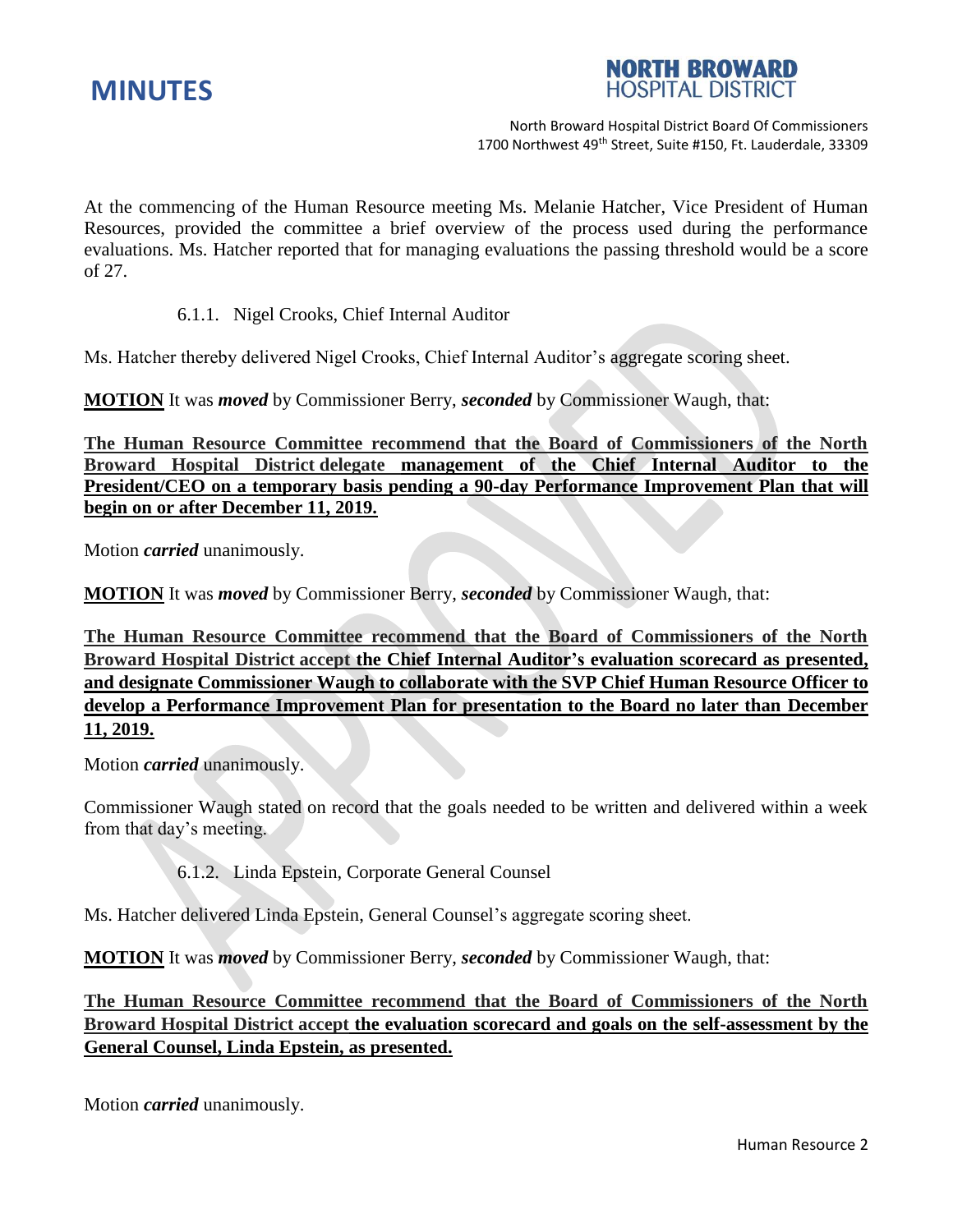



**MOTION** It was *moved* by Commissioner Berry, *seconded* by Commissioner Waugh, that:

# **The Human Resource Committee recommend that the Board of Commissioners of the North Broward Hospital District adjust General Counsel, Linda Epstein's, salary to the 50th percentile.**

Motion *carried* unanimously.

6.1.3. Brian Kozik, Chief Compliance & Privacy Officer

Ms. Hatcher delivered Brian Kozik, Chief Compliance & Privacy Officer's aggregate scoring sheet.

**MOTION** It was *moved* by Commissioner Berry, *seconded* by Commissioner Waugh, that:

**The Human Resource Committee recommend that the Board of Commissioners of the North Broward Hospital District approve a two percent increase in salary for the Chief Compliance and Privacy Officer, Brian Kozik.**

Motion *carried* unanimously.

**MOTION** It was *moved* by Commissioner Berry, *seconded* by Commissioner Waugh, that:

**The Human Resource Committee recommend that the Board of Commissioners of the North Broward Hospital District accept the evaluation scorecard to include Commissioner Waugh's scores regarding** *Valuing Employee Family and Human Resources* **and accept the goals as defined on the self assessment for the SVP Chief Compliance and Privacy Officer, Brian Kozik.**

Motion *carried* unanimously.

6.1.4. Gino Santorio, President/Chief Executive Officer

Ms. Hatcher delivered Gino Santorio, President/Chief Executive Officer's aggregate scoring sheet.

**MOTION** It was *moved* by Commissioner Berry, *seconded* by Commissioner Waugh, that:

**The Human Resource Committee recommend that the Board of Commissioners of the North Broward Hospital District accept the evaluation scorecard and goals on the self-assessment for the President/CEO, Gino Santorio, as presented.**

Motion *carried* unanimously.

**MOTION** It was *moved* by Commissioner Berry, *seconded* by Commissioner Waugh, that: